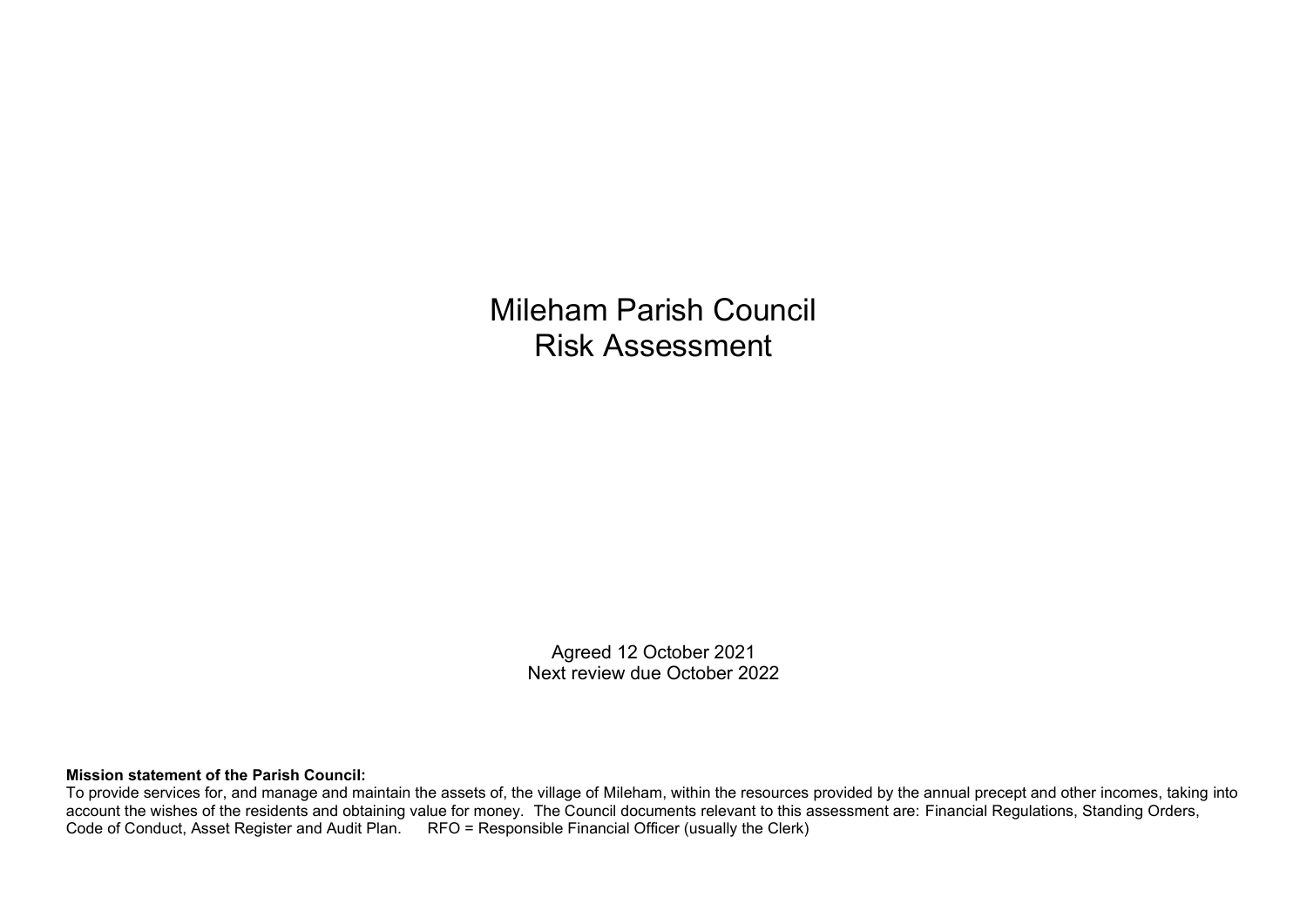| Aim                                                                                                                          | <b>Risk</b>                                                                                                          | Method used to minimise risk                                                                                                                                                                                                                         | Person(s)<br>responsible              |
|------------------------------------------------------------------------------------------------------------------------------|----------------------------------------------------------------------------------------------------------------------|------------------------------------------------------------------------------------------------------------------------------------------------------------------------------------------------------------------------------------------------------|---------------------------------------|
| 1. To ensure compliance with<br>the Acts of Parliament,<br><b>Council's Financial</b><br>Regulations and Code of<br>Conduct. | 1. Lack of knowledge of regulations and<br>codes.                                                                    | Ensure that all Councillors have access to copies of relative<br>Acts and receive their own copies of the Code of Conduct and<br>Standing Orders. All new councillors required to attend new<br>councillor training and refresher courses as needed. | Chairman/<br><b>Clerk</b>             |
|                                                                                                                              | 2. Absence of Standing Orders                                                                                        | Ensure that Standing Orders are produced, understood by<br>councillors, and reviewed every four years or as circumstances<br>demand.                                                                                                                 | Chairman/<br><b>Clerk</b>             |
|                                                                                                                              | 3. Actions by the PC outside its powers laid<br>down by Parliament.                                                  | As at 1 above, but ensure that powers are highlighted or<br>extracted into effective summary.                                                                                                                                                        | Chairman/<br><b>Clerk</b>             |
|                                                                                                                              | 4. Lack of adherence to regulations and<br>procedures.                                                               | Reference to appropriate regulations as required.                                                                                                                                                                                                    | Chairman/<br>Clerk/All<br>councillors |
|                                                                                                                              | 5. Items purchased without proper tendering<br>procedures, resulting in accusations of<br>commercial favouritism.    | Ensure that all councillors are aware of regulations re<br>estimates and full tender procedures (see Financial<br>Regulations).                                                                                                                      | RFO/Clerk                             |
|                                                                                                                              | 6. Payments made without prior approval<br>and adequate control.                                                     | Ensure all payments are approved in Council meetings and<br>recorded in minutes. Keep cash payments to a minimum, and<br>avoid if possible.                                                                                                          | RFO/Clerk/<br><b>Internal Auditor</b> |
|                                                                                                                              | 7. Lack of control of signatories to cheques<br>and bank account.                                                    | Keep authorised signatories to a minimum consistent with<br>practicalities.                                                                                                                                                                          | As above plus<br>Chairman             |
|                                                                                                                              | 8. VAT not properly accounted for, resulting<br>in over-claims and large demands from<br><b>Customs &amp; Excise</b> | Ensure appropriate publications held and that Clerk has good<br>knowledge of regulations.                                                                                                                                                            | As above                              |
| 2. To identify and regularly<br>review the Council's<br>priorities.                                                          | 1. Lack of knowledge of how to set<br>objectives, set priorities, and identify risks<br>to their achievement.        | All councillors to be made aware of need for objectives and<br>identification of risk. Attend training sessions if practicable.                                                                                                                      | Clerk/<br>Chairman                    |
|                                                                                                                              | 2. No risk analysis carried out.                                                                                     | As at 1 above.                                                                                                                                                                                                                                       |                                       |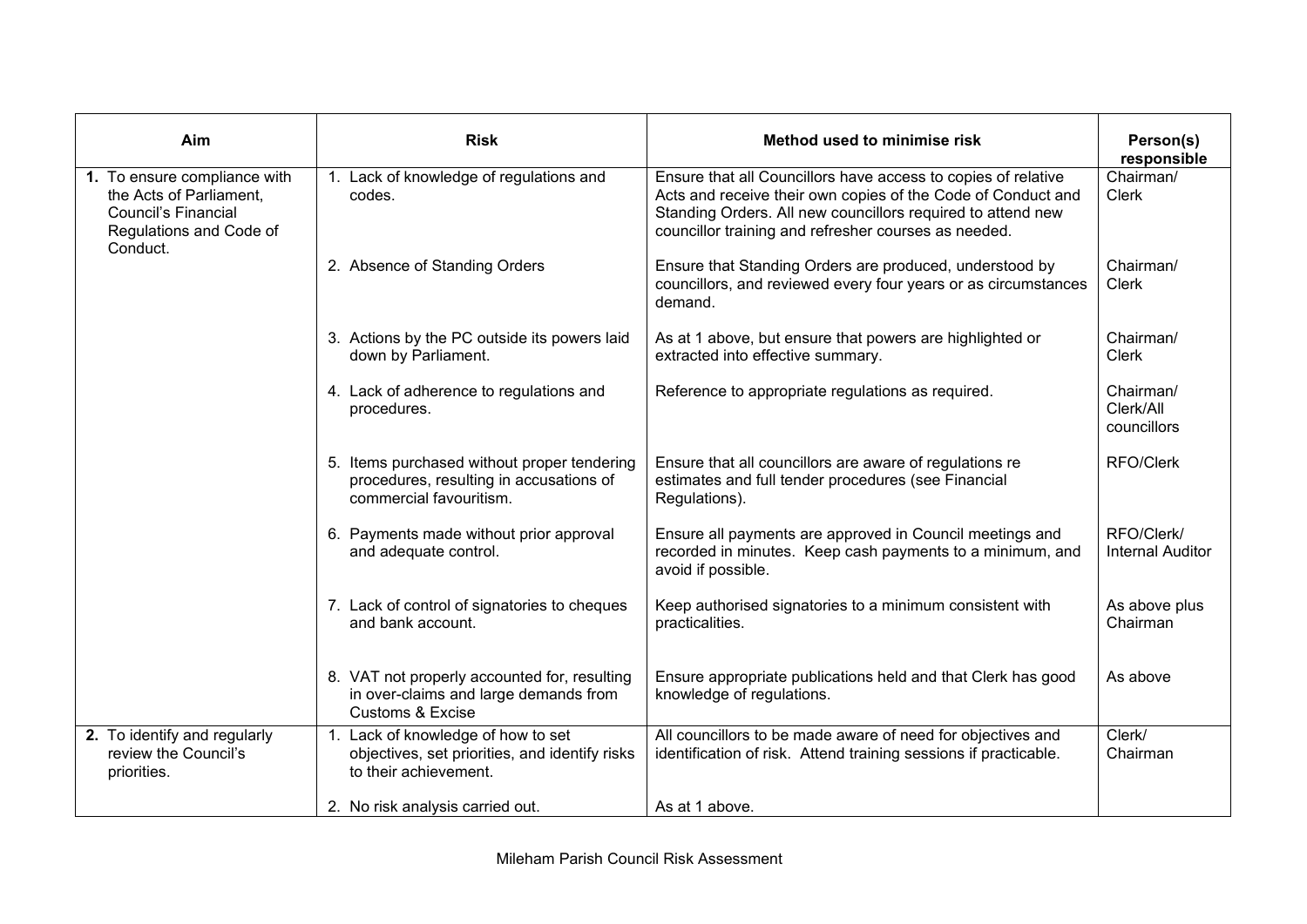| 3. To influence other council<br>authorities and Government<br>organisations to consider the<br>views of the parishioners.                                                      | 1. Lack of effective lines of communication<br>with other organisations.                                                 | Note all communication lines which are essential or beneficial<br>and make information available to all councillors. Establish<br>contacts by name and where possible face-to-face.                                                                                                                                                        | All councillors/<br>applicable<br>working<br>group/Clerk      |
|---------------------------------------------------------------------------------------------------------------------------------------------------------------------------------|--------------------------------------------------------------------------------------------------------------------------|--------------------------------------------------------------------------------------------------------------------------------------------------------------------------------------------------------------------------------------------------------------------------------------------------------------------------------------------|---------------------------------------------------------------|
|                                                                                                                                                                                 | 2. Lack of effective lines of communication<br>with parishioners.                                                        | Take every opportunity to publicise role of Parish Council.<br>Create Parish newsletter if none exists. Effective use of notice<br>boards and flyers. Use key issues to raise profile of PC and to<br>test parishioners' views. Add social event to occasional<br>meeting. Create Annual PC report and put to parishioners for<br>comment. | All councillors<br>/Clerk                                     |
|                                                                                                                                                                                 | 3. Lack of preparation on subjects requiring<br>influence.                                                               | Ensure that all councillors are aware of need for careful<br>research and are guided as to where to obtain relevant<br>information on issues under discussion.                                                                                                                                                                             | Councillors/<br><b>Clerk</b>                                  |
|                                                                                                                                                                                 | 4. Lack of confidence by Parish Councillors.                                                                             | As at 1 above. Experienced councillors to assist newcomers to<br>establish essential contacts. Delegate responsibility for<br>specific contacts to individual councillors.                                                                                                                                                                 | Councillors/<br><b>Clerk</b>                                  |
| 4. To ensure that all councillors<br>are aware of their<br>responsibilities, and possible<br>liabilities, and to provide<br>adequate insurance cover<br>for all possible risks. | 1. Lack of knowledge of possible culpability<br>of councillors.                                                          | Refer to Standing Orders and familiarisation with those where<br>greatest risk occurs.                                                                                                                                                                                                                                                     | Councillors                                                   |
|                                                                                                                                                                                 | 2. Lack of education of councillors regarding<br>culpability.                                                            | As at 1 above. Attend any training courses available, including<br>induction/new councillor training.                                                                                                                                                                                                                                      | Councillors/<br><b>Clerk</b>                                  |
|                                                                                                                                                                                 | 3. Inadequate insurance cover taken out -<br>property, personal liability, employer's<br>liability and public liability. | Review risk assessment by including on agenda of PC<br>meetings on an annual basis.                                                                                                                                                                                                                                                        | Clerk/RFO/<br>Councillors                                     |
| 5. To keep appropriate books<br>of account accurately and<br>up-to-date throughout the<br>financial year.                                                                       | 1. Lack of knowledge of accounting<br>requirements                                                                       | Ensure all councillors are familiar with current financial<br>regulations and include them in Standing Orders/Financial<br>Regulations. Regularly review Standing Orders and Financial<br>Regulations.                                                                                                                                     | Clerk/RFO                                                     |
|                                                                                                                                                                                 | 2. Lack of commitment to accounting<br>requirements.                                                                     | As at 1 above. RFO to produce financial reports quarterly.<br>Internal audit reports to be made available to all councillors<br>and any recommendations to be acted upon promptly.                                                                                                                                                         | Clerk/RFO                                                     |
|                                                                                                                                                                                 | 3. Bank charges unnecessarily incurred.                                                                                  | RFO to carry out regular inspection of books of account.<br>Internal audit checks to be undertaken periodically during the<br>current financial year.                                                                                                                                                                                      | Clerk/RFO/<br><b>Internal Audit</b><br><b>Control Officer</b> |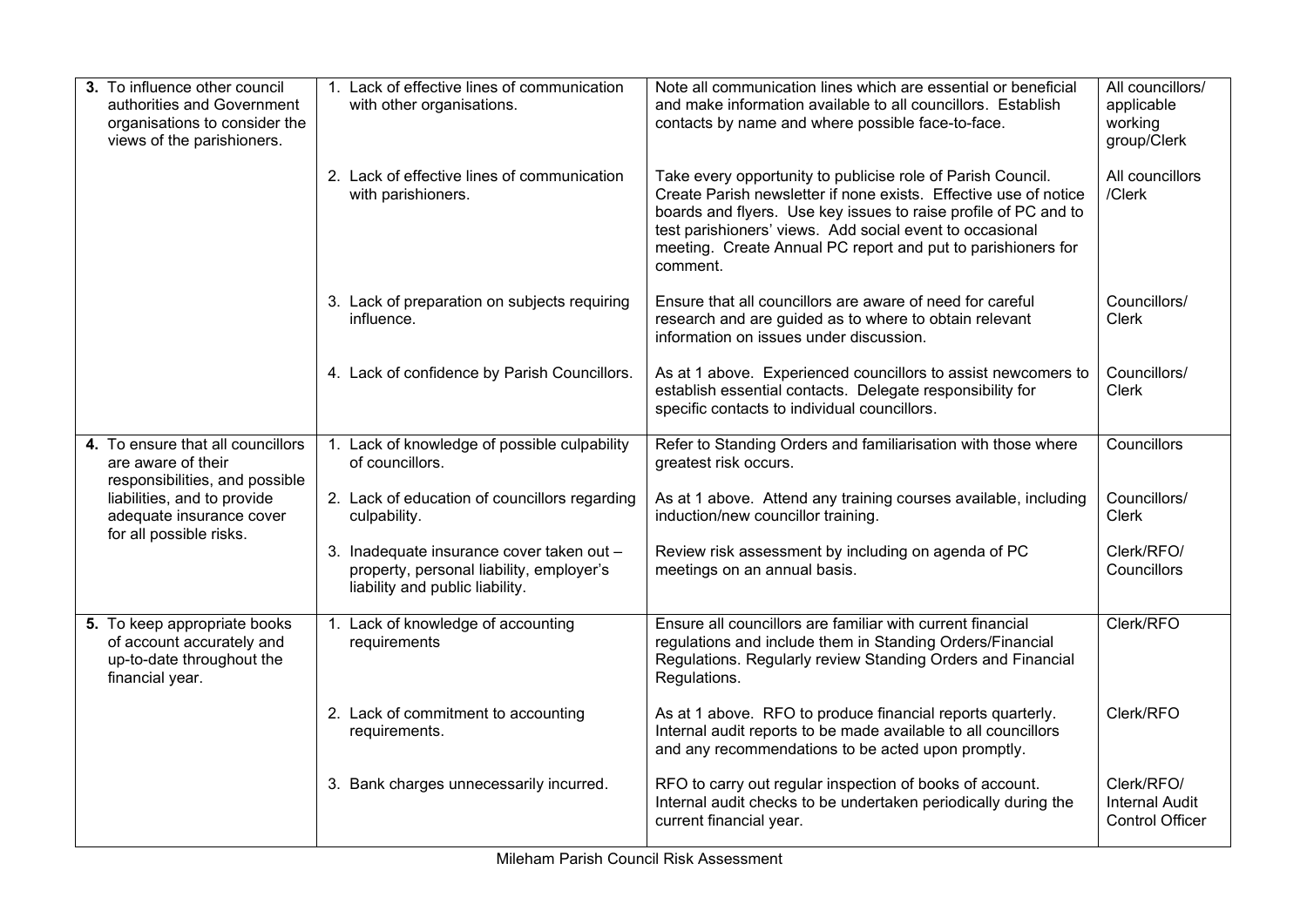| 4. Inaccuracies in recording amounts, totals<br>in books of account and bank<br>reconciliations.<br>5. Inaccuracies and interest losses caused<br>by account transfers. | RFO to ensure books of account are formatted in such a way<br>that internal controls are included and activated. Quarterly<br>internal checks to be carried out and an internal audit annually.<br>Keep number of accounts to a minimum; ensure that any large<br>credit balances are deposited in an interest-bearing account. | Clerk/RFO/<br>Internal Audit<br>Control Officer/<br><b>Internal Auditor</b><br>Clerk/RFO |
|-------------------------------------------------------------------------------------------------------------------------------------------------------------------------|---------------------------------------------------------------------------------------------------------------------------------------------------------------------------------------------------------------------------------------------------------------------------------------------------------------------------------|------------------------------------------------------------------------------------------|
| 6. The most beneficial interest terms not<br>being employed.                                                                                                            | Ensure that favourable interest rate is obtained in deposit<br>accounts and review against alternatives, but bearing in mind<br>the risks in changing accounts.                                                                                                                                                                 | Clerk/RFO with<br>Councillors                                                            |
| 7. Inadequate control of cash receipts and<br>payments. Loss of cash through theft or<br>dishonesty.                                                                    | Avoid cash payments and receipts if possible. Where cash<br>payments and receipts are unavoidable use a properly<br>controlled petty cash account with a set maximum balance.<br>Ensure Fidelity Guarantee appropriate amount.                                                                                                  | Clerk/RFO                                                                                |
| 8. Books of account not kept up to date/<br>invoices not posted promptly.                                                                                               | Regular checks by RFO, Internal Audit Control Officer and<br>Internal Auditor. Financial reports quarterly.                                                                                                                                                                                                                     | Clerk/RFO                                                                                |
| 9. Internal controls not in place or not<br>operated.                                                                                                                   | As at 8 above.                                                                                                                                                                                                                                                                                                                  | Clerk/RFO                                                                                |
| 10. Payments missed or delayed due to<br>inadequate filing of invoices.                                                                                                 | As at 8 above.                                                                                                                                                                                                                                                                                                                  | Clerk/RFO                                                                                |
| 11. Clerk taken ill or leaves without<br>replacement.                                                                                                                   | Appoint a councillor as RFO to be familiar with all aspects of<br>financial matters or appoint another Clerk on temporary basis<br>until situation resolved. Ensure PC has sufficient funds in<br>reserve to pay for a locum clerk if the Clerk is absent for a<br>significant period.                                          | Clerk/RFO                                                                                |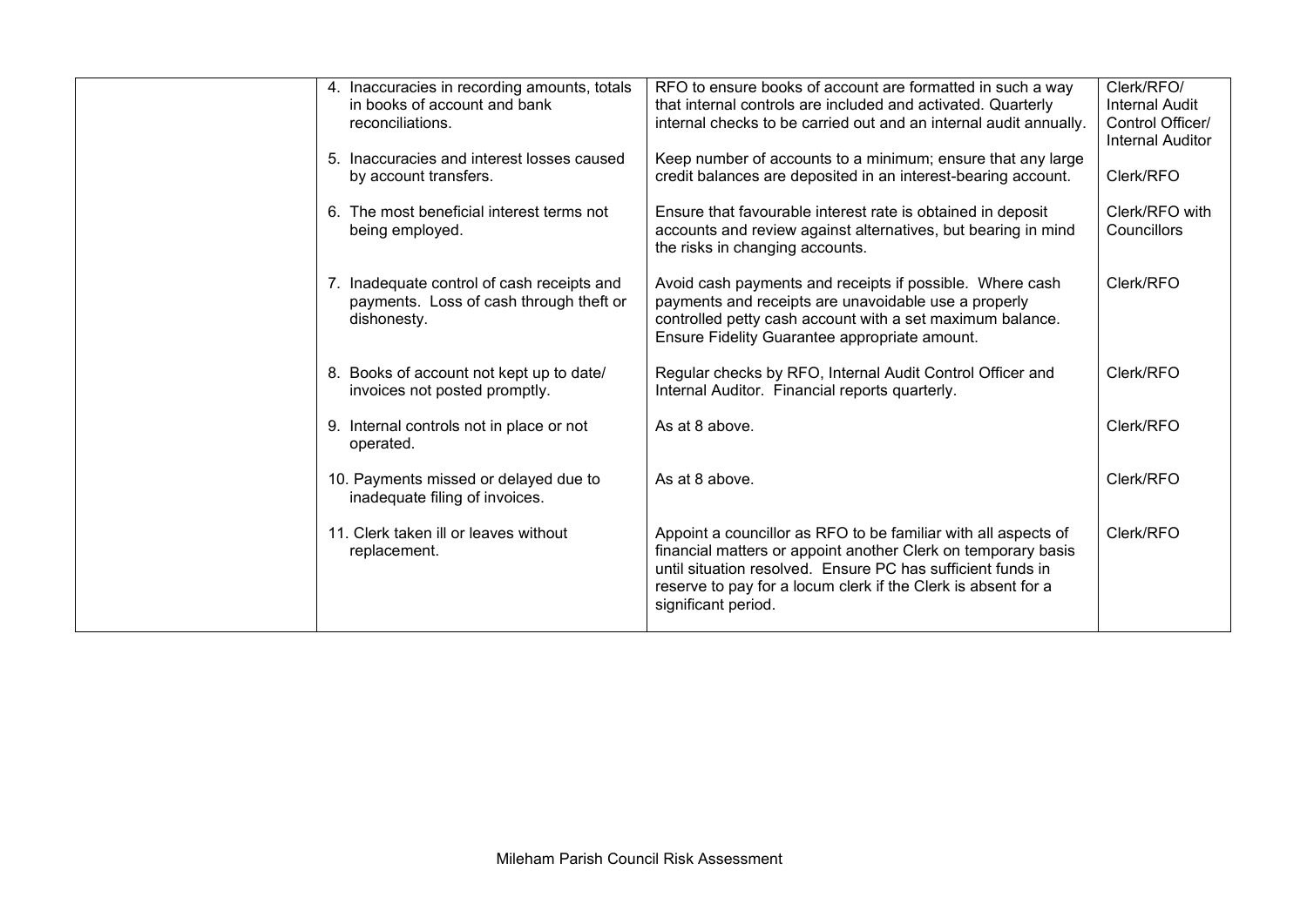| 6. To ensure that payments<br>made from council funds and<br>the use of assets, represent<br>value for money, are<br>adequately managed, and<br>comply generally with the<br>wishes of the residents. | 1. Lack of knowledge of wishes of residents.<br>2. Use of funds not giving value for money.<br>3. Use of funds not in accordance with the<br>wishes of the residents.<br>4. Charges for use of facilities inadequate<br>(e.g. allotments and cemetery). | As at 3.2. Ensure residents are consulted on all major financial<br>issues.<br>Effective budget planning processes and creation of annual<br>plan after consultation process.<br>Take into account the views of parishioners.<br>Effective financial management by RFO. Regular reviews<br>undertaken.                                                                                                                                                                                                         | Councillors/<br>Clerk/RFO<br>Councillors/<br>Clerk/RFO<br>Councillors/<br>Clerk/RFO<br>Clerk/RFO            |
|-------------------------------------------------------------------------------------------------------------------------------------------------------------------------------------------------------|---------------------------------------------------------------------------------------------------------------------------------------------------------------------------------------------------------------------------------------------------------|----------------------------------------------------------------------------------------------------------------------------------------------------------------------------------------------------------------------------------------------------------------------------------------------------------------------------------------------------------------------------------------------------------------------------------------------------------------------------------------------------------------|-------------------------------------------------------------------------------------------------------------|
| 7. To ensure that the annual<br>precept requirement results<br>from an adequate budgetary<br>process; progress against<br>the budget is regularly<br>monitored; and reserves are<br>appropriate.      | 1. Lack of knowledge of budgetary process,<br>and Council regulations.<br>2. Lack of commitment to budgetary<br>process.<br>3. Inadequate consideration of requirements<br>for annual precept.                                                          | Include regulations in Standing Orders issued to all councillors.<br>Delegate responsibility for managing budgetary process.<br>As at 1 above. Involve all councillors in budgetary process.<br>Place item on agenda early in Autumn to remind councillors of<br>budget process and actions required. Delegate responsibility<br>for managing budgetary process. Start consideration of<br>calculation at least two months prior to submission date.<br>Create annual and 2-3 year plans to assist in process. | Clerk/RFO/<br>Finance<br><b>Working Group</b><br>Clerk/RFO<br>Clerk/RFO/<br>Finance<br><b>Working Group</b> |
|                                                                                                                                                                                                       | 4. Calculation not in accordance with<br>Council regulations.                                                                                                                                                                                           | Checks to be carried out regularly.                                                                                                                                                                                                                                                                                                                                                                                                                                                                            | Clerk/RFO/<br><b>Internal Auditor</b>                                                                       |
|                                                                                                                                                                                                       | 5. Inadequate internal controls with regard<br>to monitoring expenditure.                                                                                                                                                                               | Checks to be carried out regularly. Financial and budget<br>progress reports given quarterly.                                                                                                                                                                                                                                                                                                                                                                                                                  | Clerk/RFO/<br><b>Internal Auditor</b>                                                                       |
|                                                                                                                                                                                                       | 6. Reserves inappropriate.                                                                                                                                                                                                                              | As at 5 above.                                                                                                                                                                                                                                                                                                                                                                                                                                                                                                 | Clerk/RFO/<br><b>Internal Auditor</b>                                                                       |
| 8. To explore all possible<br>sources of income, and to<br>ensure that expected income<br>is fully received.                                                                                          | 1. Lack of knowledge of possible sources of<br>income e.g. grants.                                                                                                                                                                                      | Seek advice, as appropriate, on grants available.                                                                                                                                                                                                                                                                                                                                                                                                                                                              | <b>Clerk</b>                                                                                                |
|                                                                                                                                                                                                       | 2. Lack of commitment to pursue possible<br>sources of income.                                                                                                                                                                                          | As at 1 above.                                                                                                                                                                                                                                                                                                                                                                                                                                                                                                 | Clerk/<br>Councillors                                                                                       |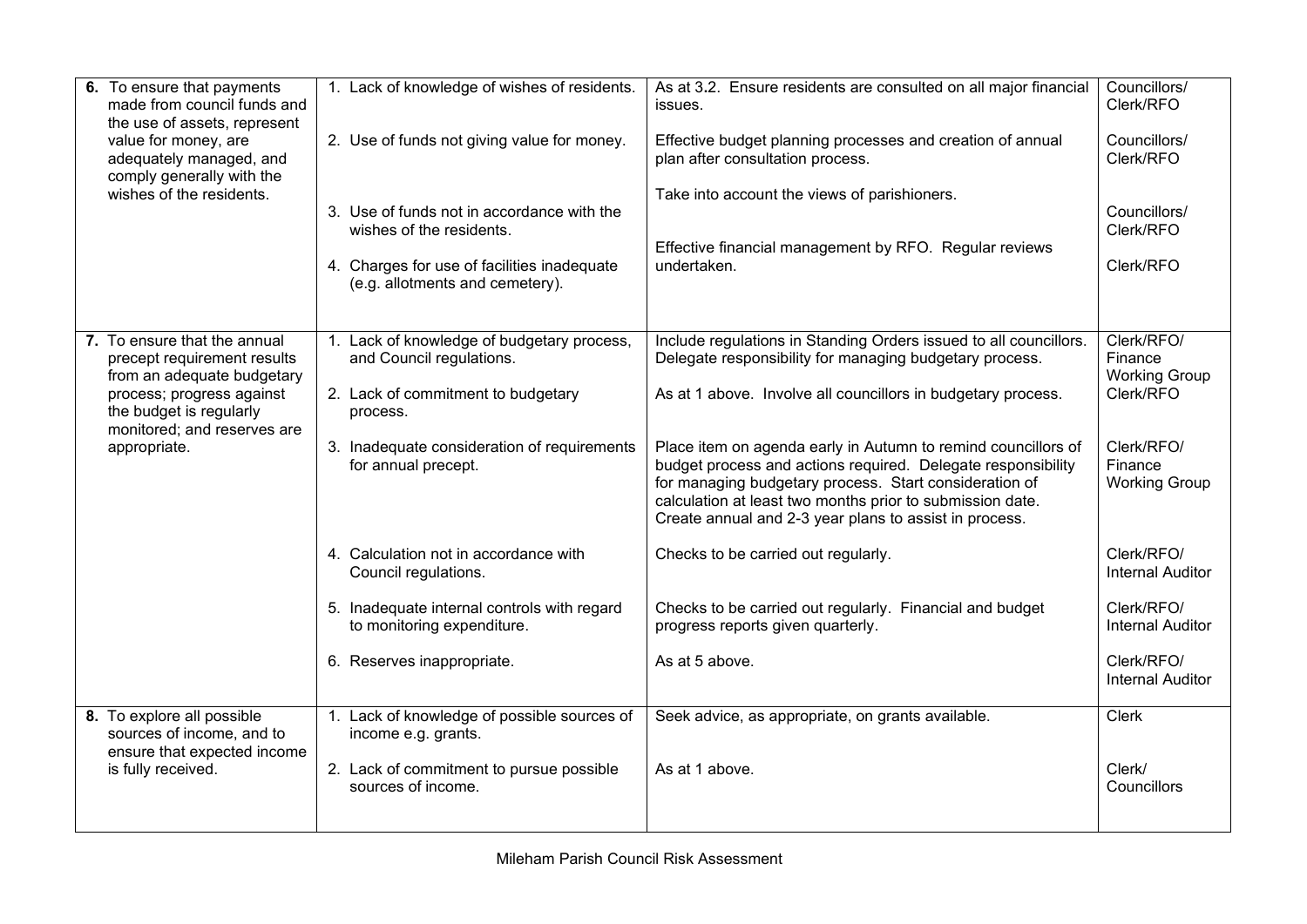|                                                                                                                                                                                             | 3. Receipts not banked or not banked                                                                 |                                                                                                                                                                                                                             |                                                                                    |
|---------------------------------------------------------------------------------------------------------------------------------------------------------------------------------------------|------------------------------------------------------------------------------------------------------|-----------------------------------------------------------------------------------------------------------------------------------------------------------------------------------------------------------------------------|------------------------------------------------------------------------------------|
|                                                                                                                                                                                             | promptly.<br>4. Debts not pursued promptly.<br>5. VAT claims not made promptly or made               | Regular checks carried out.<br>Internal audit checks.<br>As at 3 above.                                                                                                                                                     | Clerk/RFO/<br><b>Internal Audit</b><br>Control Officer/<br><b>Internal Auditor</b> |
|                                                                                                                                                                                             | incorrectly.                                                                                         | Ensure RFO keeps up-to-date with regulations. Regular<br>checks carried out.                                                                                                                                                | As above                                                                           |
| 9. To ensure that salaries paid<br>to employees and amounts<br>paid to contractors are paid                                                                                                 | 1. Inappropriate rate of pay to employees.                                                           | Ensure employee regulations are available and understood by<br>Clerk. Internal audit checks.                                                                                                                                | Clerk/RFO/<br>Councillors/<br><b>Internal Audit</b>                                |
| in accordance with council<br>regulations, and adequately<br>monitored.                                                                                                                     | 2. Tax and NI arrangements not in<br>accordance with regulations.                                    | As at 1 above.                                                                                                                                                                                                              | Control Officer/<br><b>Internal Auditor</b>                                        |
|                                                                                                                                                                                             | 3. Amounts paid to contractors not in<br>accordance with contract and<br>inadequately monitored.     | Internal audit checks. Councillor to monitor contract work<br>carried out, as appropriate.                                                                                                                                  | As above                                                                           |
| 10. To ensure that year end<br>accounts are prepared on<br>the correct accounting basis,<br>on time, and supported by<br>an adequate audit trail.                                           | 1. Lack of knowledge of Council regulations<br>and procedures.                                       | Refer to Financial Regulations and Standing Orders.<br>Attend training seminars where available.                                                                                                                            | Clerk/RFO/<br>Councillors                                                          |
|                                                                                                                                                                                             | 2. Late or non-submission of annual<br>accounts.                                                     | Refer to Audit Plan. Monitor progress against timetable and<br>report to PC meetings.                                                                                                                                       | Clerk/RFO                                                                          |
|                                                                                                                                                                                             | 3. Year-end accounts not prepared,<br>inaccurate, or not in accordance with<br>Council requirements. | Internal audit checks.                                                                                                                                                                                                      | Clerk/RFO/<br><b>Internal Audit</b><br>Control Officer/<br><b>Internal Auditor</b> |
|                                                                                                                                                                                             | 4. Inadequate audit trail from records to final<br>accounts.                                         | As at 3 above.                                                                                                                                                                                                              | As above                                                                           |
| 11. To identify, value, and<br>maintain all the assets of the<br>Parish Council, and ensure<br>that asset and investment<br>registers are complete,<br>accurate and properly<br>maintained. | 1. Lack of knowledge of assets of Parish<br>Council.                                                 | Ascertain and record all assets for which Parish Council is<br>responsible. Maintain Asset Register.                                                                                                                        | Clerk/RFO                                                                          |
|                                                                                                                                                                                             | 2. Assets lost or misappropriated.                                                                   | Establish who is responsible for security and maintenance of<br>each asset. A map of the location of fixed assets should be<br>held and regularly updated along with a list of the names of<br>those holding mobile assets. | Clerk/RFO                                                                          |
|                                                                                                                                                                                             | 3. Inadequate or inaccurate valuation of the<br>Council's assets.                                    | Arrange for periodic review of valuations and arrange for<br>professional valuation where necessary. Internal audit checks.                                                                                                 | Clerk/RFO/<br><b>Internal Auditor</b>                                              |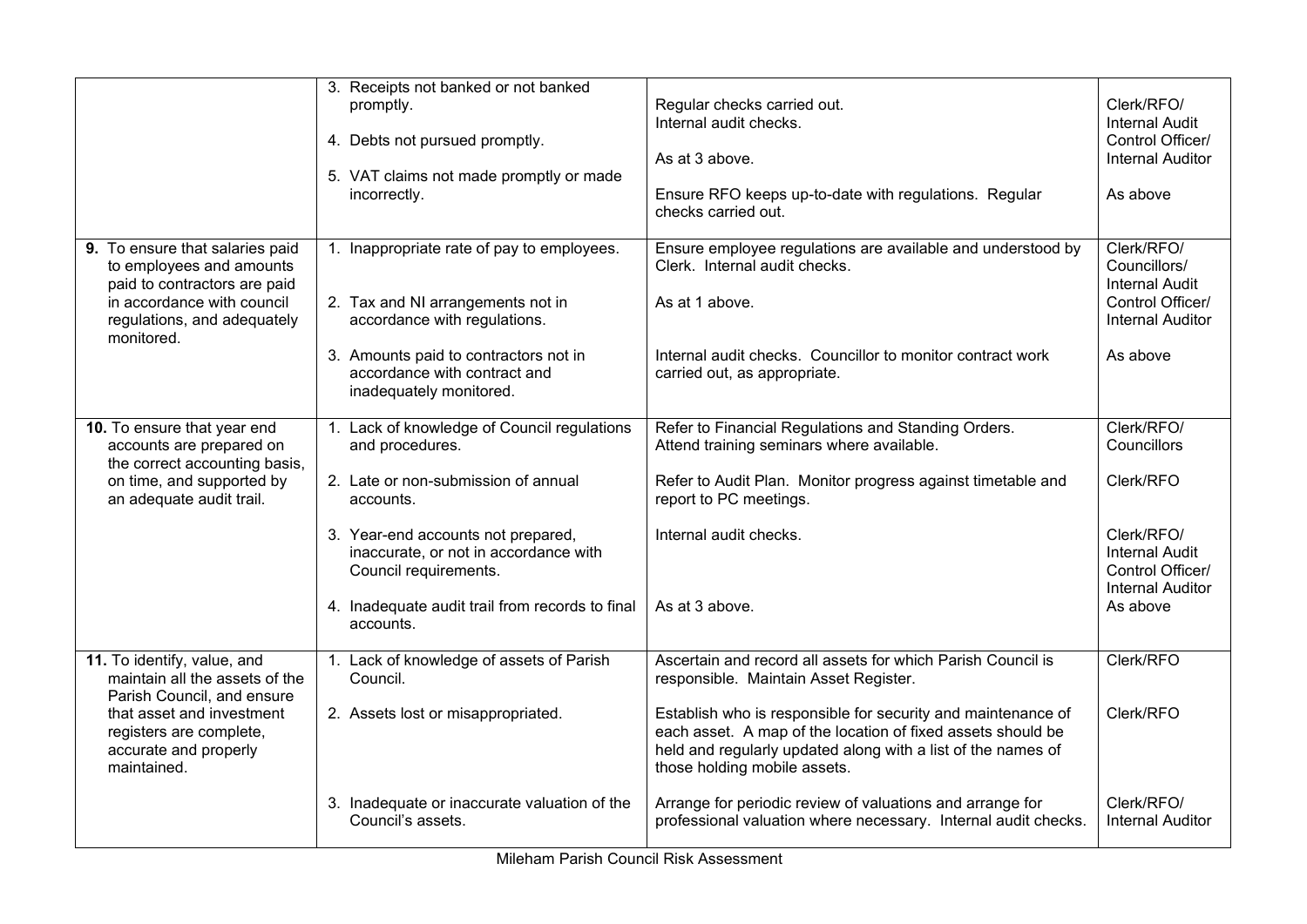|                                                                                                                                            | 4. Asset Register not established or<br>inadequately maintained.                                                                | Asset Register regularly checked for accuracy.                                                                                                                                                                        | Clerk/RFO                 |
|--------------------------------------------------------------------------------------------------------------------------------------------|---------------------------------------------------------------------------------------------------------------------------------|-----------------------------------------------------------------------------------------------------------------------------------------------------------------------------------------------------------------------|---------------------------|
|                                                                                                                                            | 5. Damage to third party property or<br>individuals as a result of Council<br>providing services or amenities to the<br>public. | Public liability insurance held (minimum of £5 million) and<br>reviewed annually. Regular checks on assets carried out.                                                                                               | Clerk/RFO/<br>Councillors |
| 12. To comply with appropriate<br>Government legislation<br>regarding disability, racial                                                   | 1. Lack of knowledge of applicable<br>legislation.                                                                              | Clerk to know where to go for advice and training. Review<br>liabilities and responsibilities periodically at PC meetings. A<br>councillor has been appointed as safeguarding officer. Ensure                         | Clerk/<br>Councillors     |
| equality, safeguarding<br>children etc.                                                                                                    | 2. Failure to comply with applicable<br>legislation.                                                                            | contractors have a safeguarding policy prior to working in<br>areas where they might be children playing.                                                                                                             | Clerk/<br>Councillors     |
|                                                                                                                                            |                                                                                                                                 | As at 1 above.                                                                                                                                                                                                        |                           |
| 13. To carry out adequate<br>safety checks on all<br>buildings, properties, land<br>and equipment for which the<br>council is responsible. | 1. Lack of information on land, buildings and<br>equipment.                                                                     | Include in Asset Register all assets for which PC is<br>responsible. Ensure that electrical items are PAT tested.                                                                                                     | Clerk/<br>Councillors     |
|                                                                                                                                            | 2. Lack of knowledge of safety<br>requirements.                                                                                 | Ensure that all current legislation is complied with.                                                                                                                                                                 | Clerk/<br>Councillors     |
|                                                                                                                                            | 3. Lack of commitment to carrying out safety<br>checks.                                                                         | As at 2 above. Delegate responsibility for checking<br>properties/equipment/land to individual councillors or working<br>groups. Checks on all areas looked after by the Parish Council<br>will be at least annually. | Clerk/<br>Councillors     |
| 14. To ensure IT security for<br>Clerk/RFO.                                                                                                | 1. Inadequate safeguards to prevent viruses<br>and other intrusions damaging Council<br>documents.                              | Ensure regular virus protection on Clerk's laptop or computer.                                                                                                                                                        | <b>Clerk</b>              |
|                                                                                                                                            | 2. Loss of data.                                                                                                                | Ensure Council documents are backed-up to cloud storage and<br>password protected.                                                                                                                                    | <b>Clerk</b>              |
|                                                                                                                                            | 3. Inappropriate copying/use of data.                                                                                           | Comply with rules of Data Protection (see 16).                                                                                                                                                                        | Clerk/RFO/<br>Councillors |